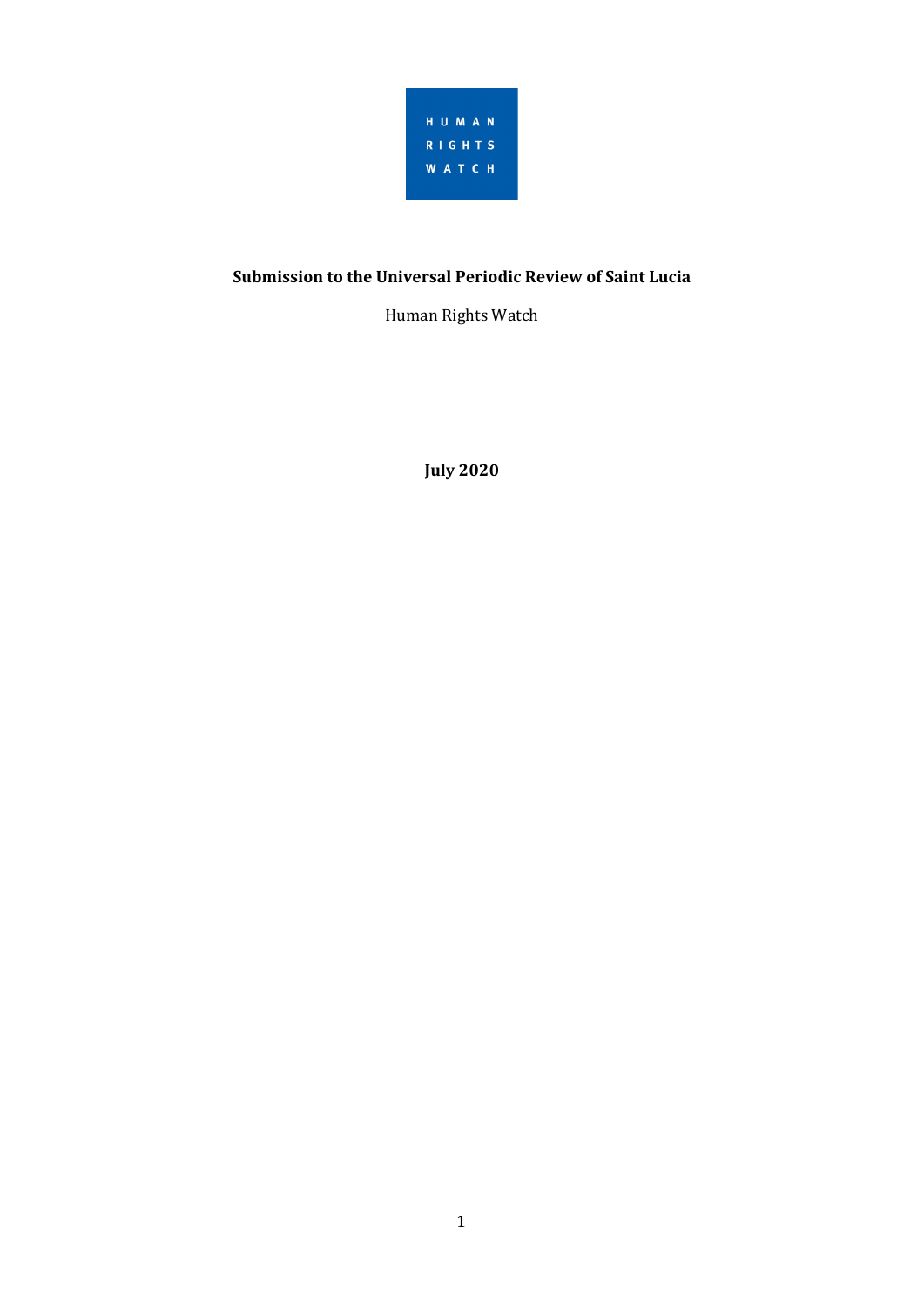### **Introduction**

1. Human Rights Watch (HRW) respectfully presents this submission for Saint Lucia'<sup>s</sup> third Universal Periodic Review (UPR). The submission addresses the rights of lesbian, gay, bisexual, and transgender (LGBT) people in the country and focuses on the two issues that predominated State recommendations during Saint Lucia'<sup>s</sup> second UPR in November 2015:

- I. Decriminalization of same-sex conduct; and
- II. Adoption of comprehensive anti-discrimination legislation protecting LGBT people

2. Saint Lucia rejected both recommendations in the pas<sup>t</sup> UPR cycle. The presen<sup>t</sup> submission aims to remind Saint Lucia that its inaction on these recommendations places it in violation of its international human rights obligations. 1 In addition, to illustrate the impact of the country'<sup>s</sup> current legal defects, the submission will draw from HRW's 2017 report "I Have to Leave to Be Me": Discriminatory Laws against LGBT People in the *Eastern Caribbean*, 2 featuring interviews with impacted LGBT Saint Lucians.

## **Decriminalization of Same-Sex Conduct**

3. Section 133 of Saint Lucia'<sup>s</sup> Criminal Code on "buggery" criminalizes consensual same-sex conduct. Section 132 of the Criminal Code on "gross indecency" exempts from punishment any act "committed in private between an adult male person and an adult female person, both of whom consent," but lacks protection for private acts between same-sex couples.

4. During the second cycle of Saint Lucia'<sup>s</sup> UPR in November 2015, Slovenia, Spain, the United States of America, Uruguay, and Chile recommended that Saint Lucia decriminalize consensual sexual relations between consenting adults of the same sex. <sup>3</sup> Australia, Germany, and the Netherlands recommended that Saint Lucia repeal legislation that discriminates against LGBT and intersex people. 4 Saint Lucia rejected these recommendations. 5

5. Prime Minister Allen Chastanet said as recently as October 2019 that his governmen<sup>t</sup> has not arrived at any "definitive decision" regarding repealing or retaining the buggery provision, reportedly citing religion and the "many definitions" of human rights.<sup>6</sup>

6. International human rights law establishes that matters of sexual orientation and gender identity, including consensual sexual relations, are protected under the rubric of the right to privacy and the right to be protected against arbitrary and unlawful interference with, or attacks on, one'<sup>s</sup> private and family life and one'<sup>s</sup> reputation or dignity. Criminalizing same-sex intimacy violates these international obligations, which has been affirmed by Independent Expert on protection against violence and discrimination based on sexual orientation and gender identity. 7

<sup>1</sup> For authoritative guidance on the protection afforded by international human rights law against discrimination based on sexual orientation and gender identity, see "Yogyakarta Principles on the Application of International Human Rights Law in relation to Sexual Orientation and Gender Identity" (2006), http://yogyakartaprinciples.org/principles-en/.

<sup>&</sup>lt;sup>2</sup> Human Rights Watch, "I Have to Leave to Be Me": Discriminatory Laws against LGBT People in the Eastern Caribbean (Human Rights Watch, 2017), https://www.hrw.org/report/2018/03/21/i-have-leave-be-me/discriminatory-laws-against-lgbt-people-easterncaribbean.

<sup>&</sup>lt;sup>3</sup> Human Rights Council, Report of the Working Group on the Universal Periodic Review: Saint Lucia, U.N. Doc. A/HRC/31/10 (December 15, 2015), paras. 88.60, 88.66, 88.67, 88.68, 88.69.

<sup>4</sup> Ibid, paras. 88.61, 88.62, 88.64.

<sup>&</sup>lt;sup>5</sup> Human Rights Council, Report of the Working Group on the Universal Periodic Review: Saint Lucia, U.N. Doc. A/HRC/31/10/Add.1 (March 14, 2016).

<sup>6</sup> "Saint Lucia PM Says No Decision Yet On Buggery Laws," *St. Lucia Times* (October 30, 2019), [https://stluciatimes.com/saint-lucia-](https://stluciatimes.com/saint-lucia-pm-says-no-decision-yet-on-buggery-laws/)

[pm-says-no-decision-yet-on-buggery-laws/](https://stluciatimes.com/saint-lucia-pm-says-no-decision-yet-on-buggery-laws/) 7 International Covenant on Civil and Political Rights (ICCPR), adopted December 16, 1966, G.A. Res. 2200A (XXI), 21 U.N. GAOR Supp. (No. 16) at 52, U.N. Doc. A/6316 (1966), 999 U.N.T.S. 171, entered into force March 23, 1976. Articles 2 and 26 of the ICCPR affirm the equality of all people before the law and the right to freedom from discrimination. Article 17 protects the right to privacy. See also Human Rights Council, Report of the Independent Expert on protection against violence and discrimination based on sexual orientation and gender identity, U.N. Doc. A/72/172 (July 19, 2017), paras. 32-35; *Toonen v. Australia*, 50th Sess., Communication No. 488/1992, U.N. Doc CCPR/C/50/D/488/1992, April, 14, 1994, sec. 8.7; ACHR, art. 11; Inter-American Commission on Human Rights, "Violence against lesbian, gay, bisexual, trans and intersex persons in the Americas" (Inter-American Commission on Human Rights, 2015), pp. 85, <http://www.oas.org/en/iachr/reports/pdfs/ViolenceLGBTIPersons.pdf>.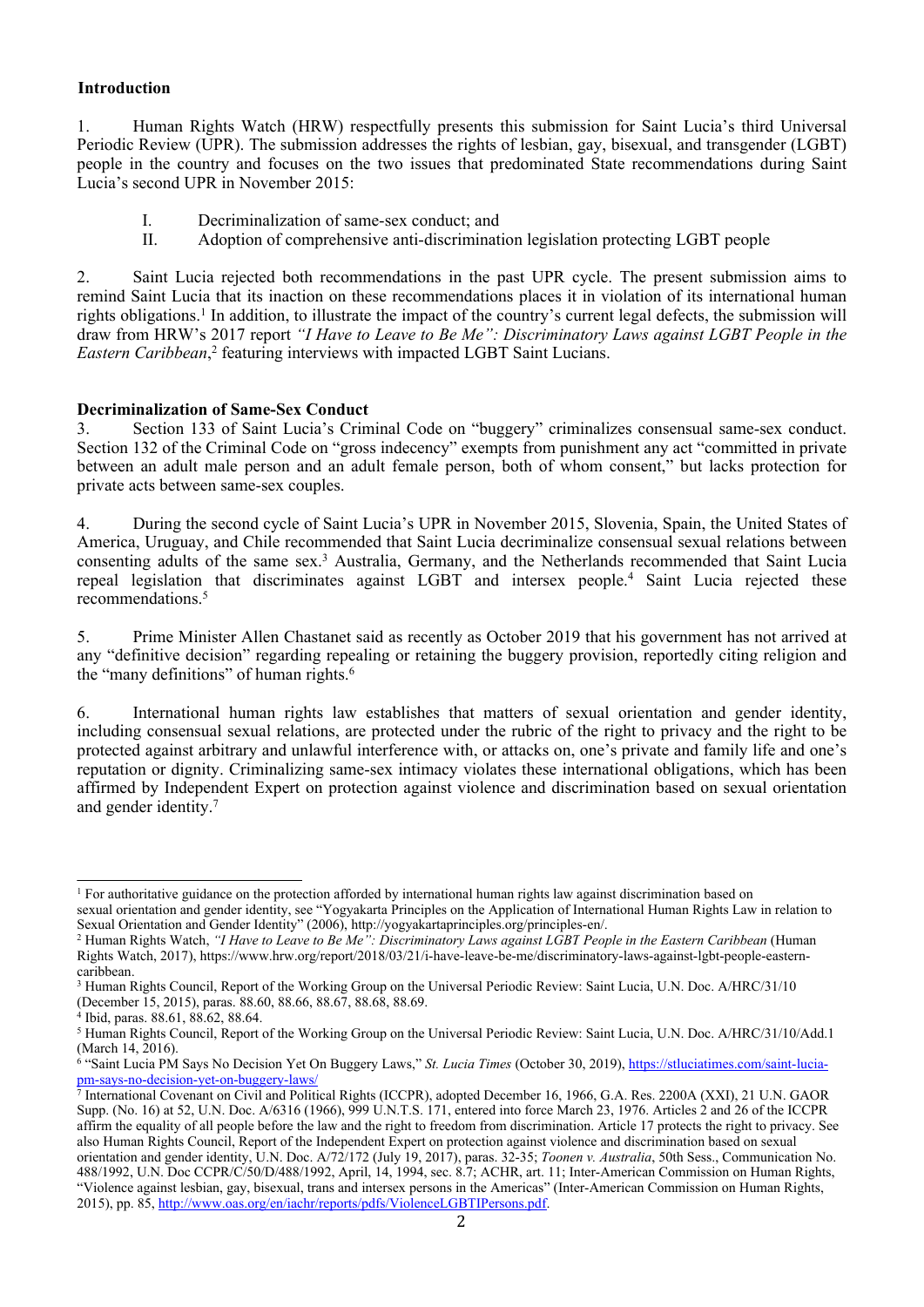7. While buggery and gross indecency laws in Saint Lucia are seldom enforced against consenting persons, their impact is pernicious. Laws criminalizing same-sex conduct reinforce already-existing societal prejudices, effectively giving social and legal sanction for discrimination, violence, stigma, and prejudice against LGBT individuals. 8

8. Since Saint Lucia'<sup>s</sup> last UPR, HRW conducted in-country research that evidences the discrimination, violence, stigma, and prejudice that beset LGBT people'<sup>s</sup> enjoyment of basic rights. For example, Toby, <sup>a</sup> 38 year-old gay man in Saint Lucia, described to HRW experiences of exclusion and ostracism within the family, which drove him to five separate suicide attempts and to leave his home.<sup>9</sup> Toby also said he was pelted with stones in 2015 during carnival celebration. In April 2016, he and his partner were also attacked as they were entering their home one afternoon: "[I knew] it was motivated by us being gay because the term 'buller' was used. As we were entering the house, <sup>a</sup> car pulled out, two persons jumped out…<sup>a</sup> gun was raised and they tried to pull the trigger, but the trigger did not work. I told my boyfriend to run. They stabbed me, several times, the deepest one was below the navel. My boyfriend was also attacked with stones."<sup>10</sup>

9. Richard, <sup>a</sup> 20-year-old gay man working in <sup>a</sup> civil society organization in Saint Lucia, has received online threats because of his sexual orientation that say things such as "no gays" and "we will kill you and beat you up."<sup>11</sup> Richard told Human Rights Watch that when he was walking alone in 2015, <sup>a</sup> hostile group of men followed him, yelling things like "oh battyman, don'<sup>t</sup> make us beat you there."<sup>12</sup> On another occasion, he was walking with his sister when someone yelled, "Oh he's gay, let's burst his head, stab him, and kill him!"<sup>13</sup>

### 10. *Saint Lucia should:*

- Repeal Section 133 of the Criminal Code, which criminalizes consensual same-sex conduct.
- Amend Section 132 of the Criminal Code to exemp<sup>t</sup> from punishment all private consensual sexual acts, whether by persons of the same or different sex.

## **Adoption of Comprehensive Anti-Discrimination Legislation Protecting LGBT People**

11. Saint Lucia currently does not have any comprehensive laws that prohibit discrimination on grounds of gender identity and sexual orientation, including in the housing, access to education, and health care contexts. Section 131 of Saint Lucia'<sup>s</sup> 2006 Labour Act does prohibit employers from "unfairly dismissing" <sup>a</sup> person on the basis of their sexual orientation, but does not prohibit such dismissal on the basis of gender identity.

12. During the second cycle of Saint Lucia'<sup>s</sup> UPR in November 2015, Slovenia, Germany, Canada, and Chile recommended that Saint Lucia adopt legislation prohibiting discrimination on the basis of sexual orientation and gender identity.<sup>14</sup> France, Brazil, the Netherlands, Spain, and Uruguay recommended that Saint Lucia strengthen its commitment to anti-discrimination, including through awareness-raising. 15 Saint Lucia accepted the latter set of recommendations but did not commit to the former, which called for specific legislative change. 16

13. The OAS has adopted several resolutions condemning "acts of violence and human rights violations perpetrated against individuals because of their sexual orientation and gender identity," and has urged states "to adopt the necessary measures to prevent, punish, and eradicate" discrimination.<sup>17</sup> Core treaties like the International Covenant on Civil and Political Rights (ICCPR), the International Covenant on Economic, Social and Cultural Rights (ICESCR), and the American Convention on Human Rights (ACHR)—which Saint Lucia should ratify, as recommended by many States during Saint Lucia'<sup>s</sup> last UPR—have been interpreted by courts and authoritative treaty bodies to ban such discrimination, as have <sup>a</sup> variety of other international instruments

<sup>8</sup> Inter-American Commission on Human Rights, "Violence against lesbian, gay, bisexual, trans and intersex persons in the Americas," pp. 60-62. See also Human Rights Watch, *This Alien Legacy: The Origins of "Sodomy" Laws in British Colonialism* (Human Rights Watch, 2008), https://www.hrw.org/report/2008/12/17/alien-legacy/origins-sodomy-laws-british-colonialism.

<sup>9</sup> Human Rights Watch, *"<sup>I</sup> Have to Leave to Be Me"*, p. 34.

<sup>10</sup> Ibid*,* pp. 40-41, p. 46.

<sup>11</sup> Ibid*,* p. 46

<sup>12</sup> Ibid.

 $13$  Ibid.

<sup>&</sup>lt;sup>14</sup> Human Rights Council, Report of the Working Group on the Universal Periodic Review: Saint Lucia, U.N. Doc. A/HRC/31/10 (December 15, 2015), paras. 88.60, 88.62, 88.65, 88.69.

<sup>15</sup> Ibid, paras. 88.59, 88.63, 88.64, 88.70, 88.71.

<sup>&</sup>lt;sup>16</sup> Human Rights Council, Report of the Working Group on the Universal Periodic Review: Saint Lucia, U.N. Doc. A/HRC/31/10/Add.1 (March 14, 2016).

<sup>17</sup> Organization of American States, General Assembly, "Human Rights, Sexual Orientation, and Gender Identity," AG/RES. 2435 (XXXVIII- O/08), resolution adopted at the fourth plenary session, June 3, 2008. See also OAS resolutions entitled "Human Rights, Sexual Orientation and Gender Identity," adopted in 2009 (AG/RES. 2504), 2010 (AG/RES. 2600), 2011 (AG/RES. 2653), and 2012 (AG/RES. 2721); OAS resolutions entitled "Human Rights, Sexual Orientation, and Gender Identity and Expression," adopted in 2013 (AG/RES. 2807) and 2014 (AG/RES. 2863).